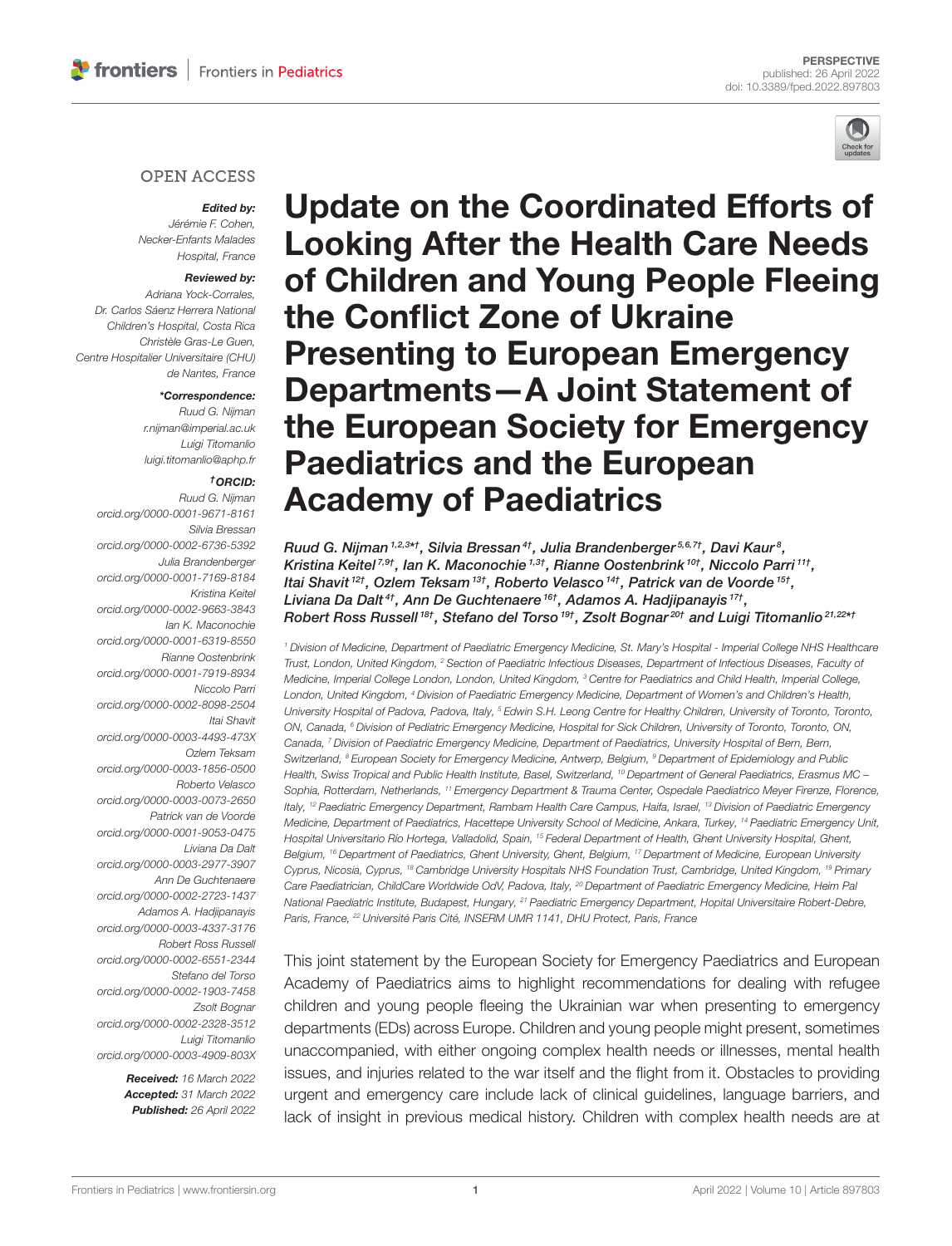high risk for complications and their continued access to specialist healthcare should be prioritized in resettlements programs. Ukraine has one of the lowest vaccination coverages in the Europe, and outbreaks of cholera, measles, diphtheria, poliomyelitis, and COVID-19 should be anticipated. In Ukraine, rates of multidrug resistant tuberculosis are high, making screening for this important. Urgent and emergency care facilities should also prepare for dealing with children with war-related injuries and mental health issues. Ukrainian refugee children and young people should be included in local educational systems and social activities at the earliest opportunity.

Keywords: emergency medicine, pediatrics, refugee, infectious diseases, mental health, social medicine, trauma, post-traumatic stress disorder

## INTRODUCTION

The tragic events in Ukraine require an immediate and meaningful response from European societies and nongovernmental organizations (NGOs) to safeguard children and guarantee their health care needs are met.

On the one hand this means pathways need to be established to continue essential medical treatment of children with known underlying disease. Examples of this include ongoing treatment for oncological conditions, diabetes mellitus, epilepsy, and cystic fibrosis. Difficulties include differences in treatment regimens and care standards, lack of medical documents, and language barriers. From frontline physicians, this will require a coordinating and facilitating role. On the other, we will also need to anticipate children presenting with illnesses, mental health issues, and injuries related to the war itself and the flight from it. There will be a non-negligible public health risk for spread of communicable diseases, such as COVID-19 and multidrug resistant TB. In time, focus and demands of health care provision will shift as the conflict goes on.

From a European perspective, the war in Ukraine and the stream of refugees resulting from this will be markedly different from other recent global conflicts. Importantly, the proximity of Ukraine on the European continent will lead to an immediate influx of refugees, compared with a delayed influx, often after stays in refugee camps and hazardous journeys, observed with conflicts occurring outside the continent.

It is to be expected that emergency departments (EDs) will function as a first point of access for health systems in many countries, and pediatric emergency clinicians, and other health care professionals looking after acutely unwell children, will need to understand their roles and responsibilities when faced with refugee children and young people from Ukraine. An existing European Academy of Pediatrics (EAP) statement provides extensive and evidence based recommendations for first and follow-up appointments for asymptomatic migrants, including refugee children and young people in Europe [\(1\)](#page-6-0). In addition, a previous European Society of Emergency Pediatricians (EUSEP) survey explored obstacles and needs for providing emergency care to this vulnerable population [\(2\)](#page-6-1). This statement builds on this previous work and was written by members of the executive committees and experts of the EUSEP and EAP. The statement highlights recommendations on providing urgent and emergency care to refugee children and young people and inform on ongoing efforts to coordinate and support child health care in response to the Ukrainian war.

# FINANCIAL POSITION

Firstly, guidance should be issued at a national level on the financial renumeration when providing healthcare to this group of patients. National pediatric and emergency medicine societies should advocate for an open, and fee free, access to urgent and emergency care services; individual clinicians can contact their representing organizations and stress the importance of this. The EAP will act as the strategic political voice for families and pediatricians within the European Union to convey the advocacy message coming from the national organizations. As pediatric health care professionals we should be able to provide urgent and emergency care to children without financial reservations or constraints. We feel strongly that this should allow for prescription of first line maintenance drugs of existing medical conditions, such as asthma, epilepsy, and diabetes. Similarly, caregivers might use emergency services if they run out of medical devices, such as feeding tubes, and arrangements should be in place to provide supplies. All this should be offered with careful consideration of privacy and General Data Protection Regulation compliant documentation of person identifiable data.

## SHARING OF RESOURCES AND COORDINATING COMPLEX HEALTH **NEEDS**

Working together with NGOs and pediatric societies, we have constructed an open access repository for sharing of resources. This includes a channel on the European Society for Emergency Medicine (EUSEM) Academy platform with educational and teaching videos, as well as guidelines and care toolkits in a variety of languages (**[Table 1](#page-2-0)**). An example template in English/Ukrainian/Russian for registering details of a refugee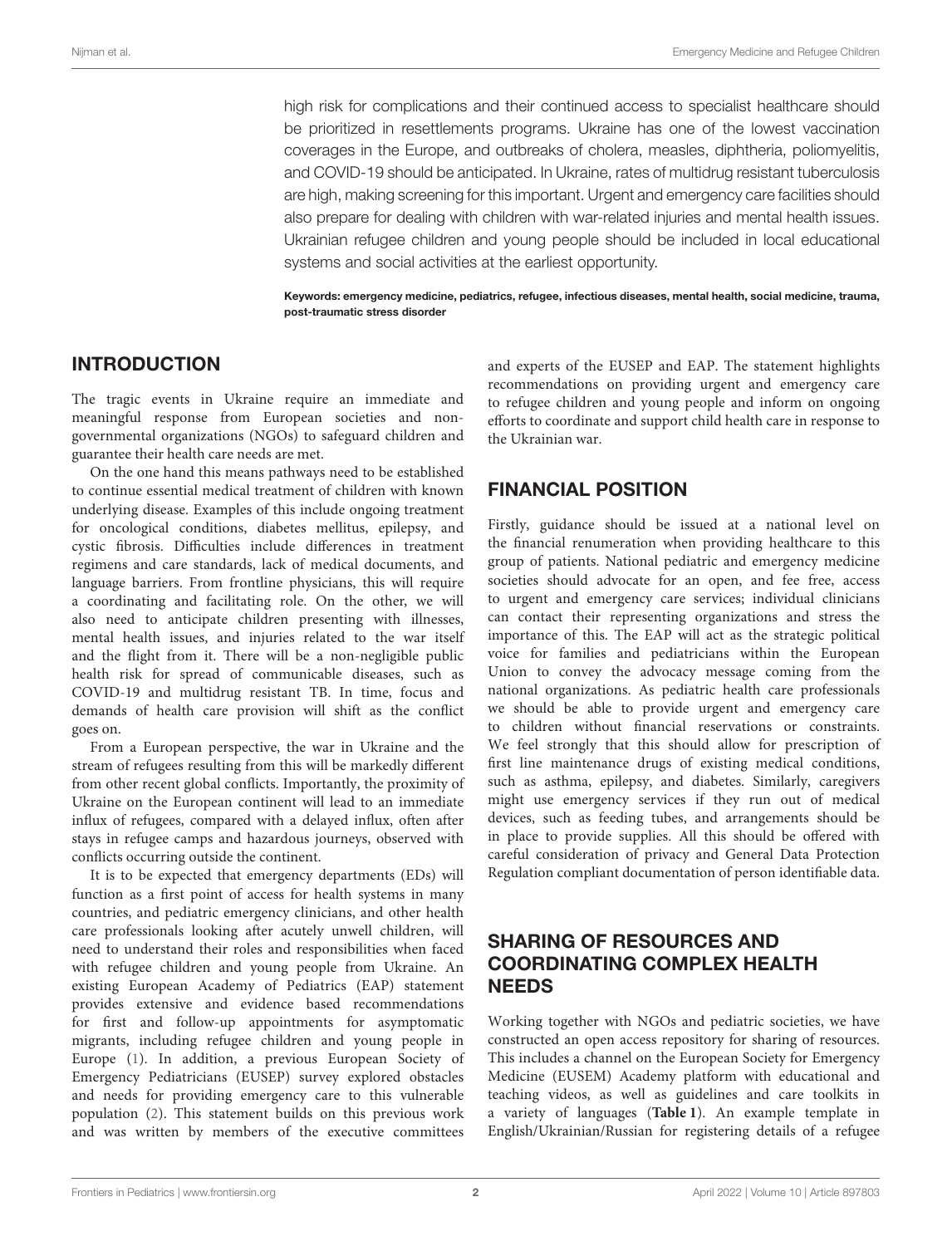#### <span id="page-2-0"></span>TABLE 1 | Selection of resources available.

| Organization                                                                                         | <b>Description</b>                                                                                                                       | <b>Website or link</b>                                                                                                                              | Language          |
|------------------------------------------------------------------------------------------------------|------------------------------------------------------------------------------------------------------------------------------------------|-----------------------------------------------------------------------------------------------------------------------------------------------------|-------------------|
| <b>Resources from Ukraine</b>                                                                        |                                                                                                                                          |                                                                                                                                                     |                   |
| Ukraine Academy of Paediatric<br>Specialties                                                         | Website for parents with information leaflets                                                                                            | https://zrozumilo.org                                                                                                                               | Cyrillic          |
| Ministry of health Ukraine                                                                           | Immunization schedule                                                                                                                    | https://en.moz.gov.ua/vaccinations                                                                                                                  | English, Cyrillic |
| Resources from (inter)national societies                                                             |                                                                                                                                          |                                                                                                                                                     |                   |
| European Society for Emergency<br>Medicine                                                           | Resources and overview of actions for Ukraine                                                                                            | https://eusem.org/news/eusem-actions-<br>for-ukraine                                                                                                | English           |
| European Academy of Paediatrics                                                                      | Practical guidelines: Medical care for migrant<br>children in Europe: a practical recommendation<br>for first and follow-up appointments | https://link.springer.com/article/10.1007/<br>s00431-019-03405-9                                                                                    | English           |
| Royal College of Paediatrics and<br>Child Health [UK]                                                | Refugee and unaccompanied asylum-seeking<br>children and young people-guidance for<br>pediatricians                                      | https://www.rcpch.ac.uk/resources/<br>refugee-unaccompanied-asylum-seeking-<br>children-young-people-guidance-<br>paediatricians#age-assessment     | English           |
| Deutsche Gesellschaft fur Kinder- und<br>Jugendmedizin [Germany]                                     | Guidance for Infection screening for refugee<br>children and young people                                                                | https://dgpi.de/infektiologische-<br>versorgung-von-fluechtlingen-im-kindes-<br>und-jugendalter-in-deutschland/                                     | German            |
| Association Espanola de Pediatria<br>[Spain]                                                         | Guidance on immunizations for refugee<br>children and young people                                                                       | https://vacunasaep.org/documentos/<br>manual/cap-12                                                                                                 | Spanish           |
| Nederlandse vereniging voor<br>kindergeneeskunde-expertisegroep<br>Global Child Health [Netherlands] | Guidance on management and infection<br>screening of refugee children and young people                                                   | https://www.nvk.nl/over-nvk/gremia/<br>expertisegroepen/expertisegroep?<br>groupid=15302687                                                         | Dutch             |
| Haut conseil de la Sante Publique<br>[France]                                                        | Guidance on health checks for isolated foreign<br>children                                                                               | https://www.hcsp.fr/Explore.cgi/<br>avisrapportsdomaine?clefr=753                                                                                   | French            |
| National Center for school crisis and<br>bereavement [US]                                            | Talking to children and teens about the war in<br>Ukraine                                                                                | https://www.schoolcrisiscenter.org                                                                                                                  | English           |
| American Academy of<br>Pediatrics-Healthier Together [US]                                            | Talking with kids about war                                                                                                              | https://www.healthychildren.org                                                                                                                     | English           |
| Resources from non-governmental organisations and charities                                          |                                                                                                                                          |                                                                                                                                                     |                   |
| United Nations High Commissioner<br>for Refugees (UNHCR)                                             | The UN refugee agency-Site for Ukraine<br>situation                                                                                      | https://www.unhcr.org/ua/en                                                                                                                         | English, Cyrillic |
| <b>Medicins Sans Frontiers</b>                                                                       | Medical field guidelines                                                                                                                 | https://www.msf.org/medical-resources                                                                                                               | English           |
| United Nations International<br>Children's Emergency Fund (UNICEF)                                   | Resources for refugee and migrant children in<br>Europe                                                                                  | https://www.unicef.org/eca/emergencies/<br>refugee-and-migrant-children-europe                                                                      | English           |
| World Health Organisation                                                                            | Emergency Response Learning & Resource<br>Center-WHO academy                                                                             | https://express.adobe.com/page/<br>XCHiPbrUNNNFC/                                                                                                   | English           |
| World Health Organisation                                                                            | WHO information on vaccination coverage in<br>Ukraine                                                                                    | https://immunizationdata.who.int/pages/<br>profiles/ukr.html                                                                                        | English           |
| World Health Organisation                                                                            | Technical guidance on Delivery of Immunization<br>services for refugees and migrants                                                     | https://apps.who.int/iris/bitstream/handle/<br>10665/326924/9789289054270-eng.<br>pdf?sequence=1&isAllowed=y                                        | English           |
| WHO-Health Cluster Ukraine                                                                           | Public health situation analyses (PHSA) for<br>Ukraine                                                                                   | https://www.humanitarianresponse.info/<br>en/operations/ukraine/document/ukraine-<br>public-health-situation-analysis-phsa-<br>ukraine-03032022-eng | English           |
| International committee of the Red<br>Cross                                                          | Overview of current ICRC operations in the<br>country                                                                                    | https://www.icrc.org/en/where-we-work/<br>europe-central-asia/ukraine                                                                               | English           |
| International committee of the Red<br>Cross                                                          | Blast trauma care-course manual                                                                                                          | https://www.icrc.org/en/publication/4500-<br>blast-trauma-care-course-manual                                                                        | English           |
| Imperial College London-Centre for<br>blast injury studies                                           | Paediatric Blast Injury Field Manual                                                                                                     | https://www.imperial.ac.uk/blast-injury/<br>research/networks/paediatric-blast-injury-<br>field-manual/                                             | English, Other    |
| Doctors of the world                                                                                 | Guidance on creating a refugee friendly and<br>safe medical environment                                                                  | https://www.doctorsoftheworld.org.uk/<br>what-we-stand-for/supporting-medics/<br>safe-surgeries-initiative/safe-surgeries-<br>toolkit/?nabm=1       | English           |

(Continued)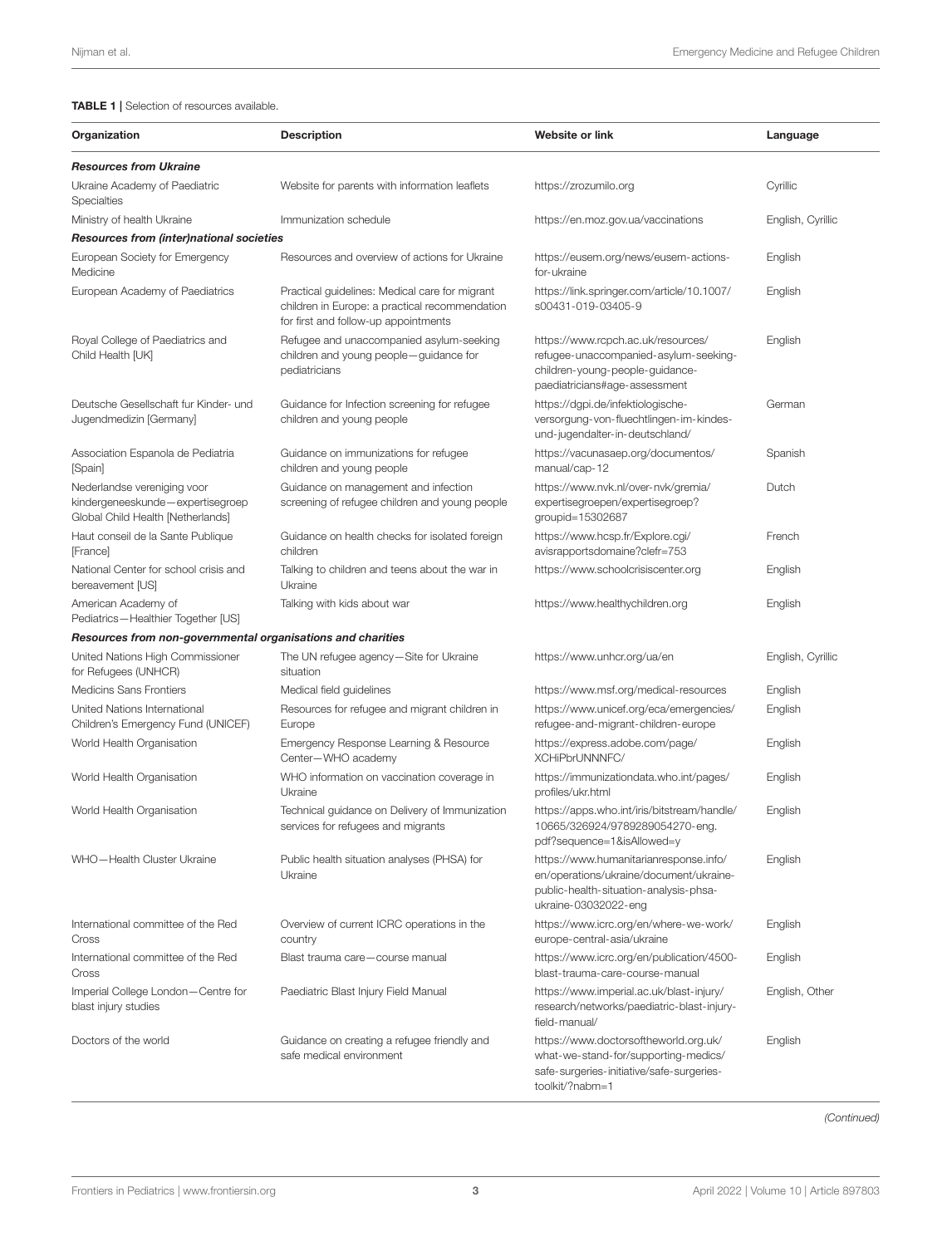#### TABLE 1 | Continued

| Organization                                                            | <b>Description</b>                                                                                                                                           | Website or link                                                                                                                        | Language |  |  |
|-------------------------------------------------------------------------|--------------------------------------------------------------------------------------------------------------------------------------------------------------|----------------------------------------------------------------------------------------------------------------------------------------|----------|--|--|
| Freedom from torture                                                    | Charity for victims of torture                                                                                                                               | https://www.freedomfromtorture.org                                                                                                     | English  |  |  |
| Immunization action coalition [US]                                      | Translations of common childhood infections                                                                                                                  | https://www.immunize.org/catg.d/p5122.<br>pdf                                                                                          | English  |  |  |
| Refugee Council UK                                                      | Overview of services available to refugees in UK                                                                                                             | https://www.refugeecouncil.org.uk/get-<br>support/services/                                                                            | English  |  |  |
| MedTube                                                                 | Social eLearning platform for medical<br>professionals                                                                                                       | https://medtube.net                                                                                                                    | English  |  |  |
| Resources from international centres for disease control and prevention |                                                                                                                                                              |                                                                                                                                        |          |  |  |
| Center for Disease Control and<br>Prevention (CDC) [US]                 | Country specific information on communicable<br>diseases by CDC (US)                                                                                         | https://wwwnc.cdc.gov/travel/<br>destinations/traveler/none/ukraine                                                                    | English  |  |  |
| European Center for Disease Control<br>(ECDC)                           | Operational public health considerations for the<br>prevention and control of infectious diseases in<br>the context of Russia's aggression toward<br>Ukraine | https://www.ecdc.europa.eu/en/<br>publications-data/operational-public-<br>health-considerations-prevention-and-<br>control-infectious | English  |  |  |
| European Center for Disease Control<br>(ECDC)                           | Infographic: Vaccinations to be offered in the<br>absence of documented evidence of prior<br>vaccination                                                     | https://www.ecdc.europa.eu/en/<br>publications-data/infographic-<br>vaccinations-offered-absence-<br>documented-prior-vaccination      | English  |  |  |

Selection of resources available via the EUSEM webpage: [https://eusem.org/sections-and-committees/sections/paediatric-section/paediatric-resources-for-ukrainian-support.](https://eusem.org/sections-and-committees/sections/paediatric-section/paediatric-resources-for-ukrainian-support) This list is continuously being updated with new materials.

child or young person presenting at the ED is available in **[Appendix 1](#page-6-2)**.

EUSEM is also working together with NGOs and national societies in an effort to provide teaching and educational resources to people working in conflict areas in Ukraine and neighboring countries.

Previous survey work found that, traditionally, most refugee children and young people attending EDs had similar medical needs to the local population. Most of these required standard urgent and emergency medicine skills; patients with rare infectious diseases or complex mental health issues represented only a minority of the problems faced [\(2](#page-6-1)[–5\)](#page-6-3). A recently published review gives a patient-centered summary of key challenges in health care delivery for refugees and migrants, which might aid in preparing local healthcare services [\(3\)](#page-6-4). Obstacles to providing urgent and emergency care were mostly a lack of clinical guidelines, language barriers, and lack of insight in previous medical history. The latter poses a significant risk for children with complex health needs dependent on continued specialist healthcare and the prescribing of regular medications. Efforts should focus on a coordinated resettlement process for children with acute tertiary healthcare needs, for example by means of expanding the existing United Nations High Commissioner for Refugees (UNHCR) resettlement program. The European Children's Hospitals Organisation (ECHO) and European governments are identifying hospitals across Europe that can provide (inpatient) care to pediatric patients with complex medical conditions. During the relocation process refugee children and young people with complex health needs are at high risk of acute complications of their underlying medical disease, likely to result in presentations to EDs. Inherent issues related to displacement, such as traveling, incomplete family structures, stays in refugee camps or other temporary accommodation, malnourishment, and exposure to communicable diseases, will further complicate the health situation of children with complex health needs.

## LANGUAGE BARRIER AND TRANSLATION **SERVICES**

Language barriers and cultural differences have been identified as important barriers to providing urgent and emergency care in EDs [\(2\)](#page-6-1). This is particularly relevant for consenting and assenting procedures for medical assessments, prescribing of medications or urgent surgical procedures. There will likely be high demand on translation services in the near future, and it might not always be possible to connect to translation services when consulting patients in the ED. Arranging access to certified clinical translators is an important early step for each clinical area providing urgent and emergency care. Information leaflets in Cyrillic are available online [\(6\)](#page-6-5).

### IMMUNIZATION SCHEDULE

The international community should invest in securing that children receive their routine childhood immunizations in time. The Ukrainian immunization schedule is similar to those used in many other European countries (**[Figure 1](#page-4-0)**). Notable omissions from the routine schedule include vaccinations for pneumococcus, meningococcus, rotavirus, varicella zoster virus, and human papillomavirus. Although immunizations should preferably be offered by public health and primary care organizations, this might not always be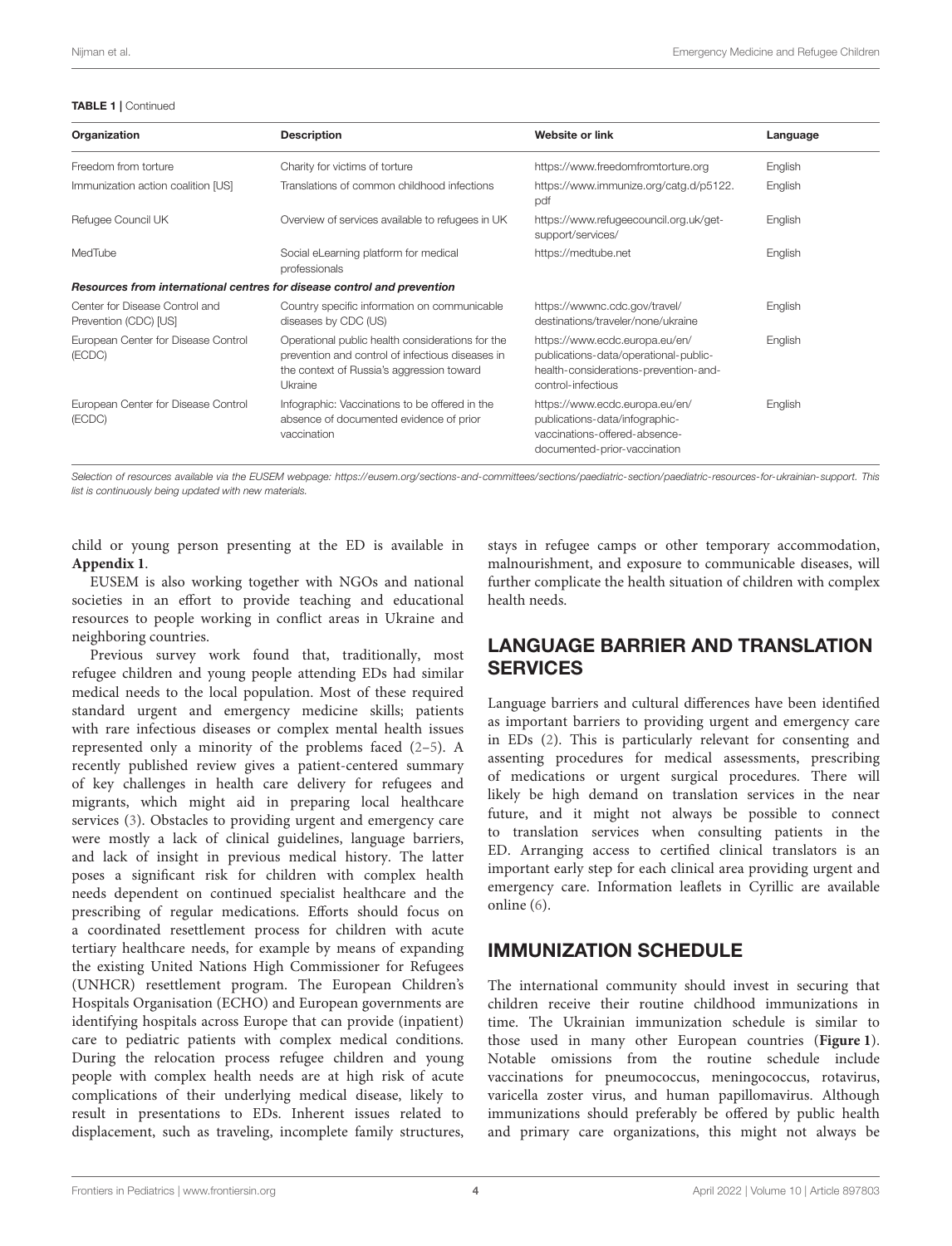

<span id="page-4-0"></span>possible. When a child presents to the ED, this could be used as an opportunity to offer any catch-up immunizations or signpost to the relevant health organizations. Immunizations should be given according to the schedule of the non-resident country where the child presents, and preferably follow local guidelines. When offering immunizations in the ED, make sure this is accurately documented to prevent duplication or missed vaccinations, and this should be in line with regulations of privacy and data protection. EDs should provide children without an original immunization passport with a replacement immunization record [\(7\)](#page-6-6). Administered vaccination names might be unfamiliar; translations of common infections in Eastern European languages are available [\(8\)](#page-6-7).

# COVID-19

There is a considerable risk for an increase in COVID-19 infections amongst the people fleeing Ukraine. Appropriate personal protection equipment mitigating this risk should be worn by health care providers. Overall, an estimated 34% of the Ukrainian population were fully vaccinated against COVID-19 as per February 20th 2022 [\(9\)](#page-6-8). Vaccinations were recommended for children aged 12 and over in October 2021

[\(10\)](#page-6-9). Booster vaccines were recommended for anyone aged 18+ in early January 2022, with, as per February 20th 2022, only 2% of the population having received this. Approved vaccines in Ukraine include Moderna, Pfizer/BioNTech, Janssen, Oxford/AstraZeneca, Covishield, Sinovac [\(11\)](#page-6-10). Refugees and migrants should be included in any regional or national responses to COVID-19, including access to health information diagnostic testing, and medical care [\(12\)](#page-6-11). Information on COVID-19 testing services, personal protection equipment, quarantine for close contacts and isolation for positive cases (where in force) should be distributed in Cyrillic at EDs and other healthcare facilities in order to contain infection spread.

## COMMUNICABLE DISEASES AND INFECTION SCREENING

Refugee populations are at higher risk for communicable diseases. Often, these are directly related to exposure during their flight, poor sanitation, and crowded temporary accommodations. In addition, Ukraine has one of the lowest vaccination coverage in the WHO European Region and is below target levels for Diphteria—Tetanus—Pertussis [3rd dose], Polio [3rd dose], measles, and Hepatitis B [3rd dose] [\(9\)](#page-6-8). Measles immunization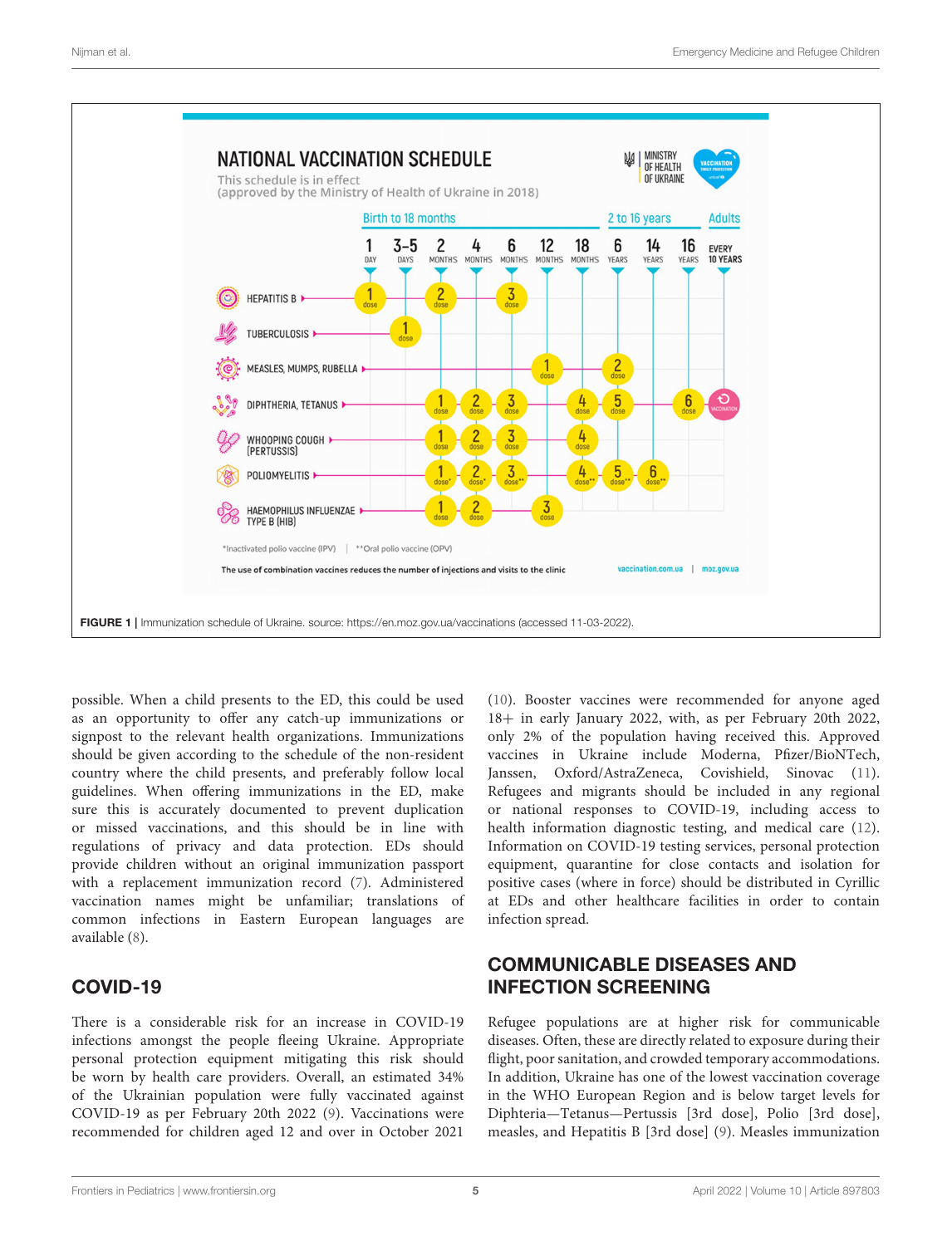levels are the lowest in Europe [\(13\)](#page-6-12). Outbreaks of cholera, measles, diphtheria, and poliomyelitis are anticipated. The incidence of tuberculosis (TB) is higher in Ukraine than in most other European countries with a significant burden of multidrug resistant TB (27% of new TB cases), and children and young people should actively be screened for TB; similarly, HIV remains a public health issue and a priority communicable disease in Ukraine, and this should be screened for with a low threshold [\(14\)](#page-6-13). Also, blood borne viruses, such as Hepatitis B and C are seen more frequently in refugee populations [\(15,](#page-7-0) [16\)](#page-7-1). In the absence of clinical signs and symptoms that would classify them as infectious according to existing local or public health guidelines, these refugee patients do not need isolation upon arrival in the emergency department. However, it might not be needed to screen for helminths and malaria routinely in this population, unless known high risk. In sexually active or abused young people, consider screening for syphilis and other sexually transmitted infections or referring them to appropriate sexual health services. Consider empiric treatment for intestinal parasites with albendazole in children  $>2$  years and >10 kg. Similarly, check for signs of scabies, headlice, and other soft tissue infections and have a low threshold for treating this. In line with international recommendations, we propose the following infectious diseases screening at first opportunity:

- Perform a tuberculosis screening for latent infection (tuberculin skin test/ interferon-gamma release assays) followed by chest x-ray if either test is positive
- HBV-antibodies (Hbs-Ag, anti-Hbs and anti-HBc) and HCV antibodies
- If immune suppressed: Strongyloides serology
- Low threshold for investigating HIV status

## NUTRITION, DENTAL HEALTH, VISION, AND HEARING

Typically, dehydration and malnutrition are frequently encountered medical problems in refugee populations. As the war continues these might become more relevant for children and young people from Ukraine when they visit urgent and emergency care facilities. Consideration should be given to testing for (1) Hemoglobin level to check for anemia and treat iron deficiency; (2) Vitamin D level if at risk for malnutrition and rickets. Mothers with young infants will benefit from easy access to (breast) feeding support teams. All children and young people, and in particular those with dental issues, should be seen by a dentist following their arrival in another European country. Similarly, vision and hearing should be tested in all refugee children and young people, as impairments can heavily impact on quality of life and social and educational integration.

# TRAUMA

Although European EDs might have some experience in mass casualties following isolated major incidents [\(17\)](#page-7-2), few, if any, will be familiar with looking after an ongoing stream of acute or delayed presentations of children with war-related injuries. Some of these children will have received rudimentary initial medical or surgical management. It is important to take note of any prior blood transfusions, tetanus vaccination status, and any antibiotics prophylaxis given. Useful resources covering both mass casualty management in the pre-hospital and hospital setting are available via the WHO Academy [\(18\)](#page-7-3). This also includes information on management of chemical, biological, and nuclear agents. Recent experiences from Israel looking after children with war-related injuries from Syria have shown us that injuries are often complex, needing collaboration of multiple hospital departments. One study described that injury mechanism were most often penetrating injuries, followed by blunt trauma and blast injuries, caused by fragments, blasts, and gunshot wounds. Most common injuries were head trauma and lower extremities injuries [\(19\)](#page-7-4). Setting up coordinated military-civilian retrieval of severe pediatric warzone trauma in the neighboring countries might improve outcomes [\(20\)](#page-7-5).

## MENTAL HEALTH

The war and the resulting displacement and separation from friends and family will lead to a surge of mental health issues in young people who fled from Ukraine. Some of these young people will present to EDs with acute mental health issues, such as intoxications, intentional ingestions, selfharm, suicidal ideation, anxiety, sleeping disorders, and posttraumatic stress disorder (PTSD). For those who pose an acute risk to themselves or to others, usual pathways for mental health conditions should be followed. However, active screening for broader mental health issues will be important, for example by using the internationally recognized HEADSSS (Home, Education/Employment, Activities, Drugs, Sex and relationship, Self harm and depression, Safety and abuse) tool for the assessment of adolescent patients [\(21\)](#page-7-6) and screening for symptoms of PTSD (**[Appendix 2](#page-6-2)**). Identifying a local pathway for providing formal mental health assessments away from the ED, and signposting available community services to families are important preparatory steps, recognizing that language barriers will be a major challenge. Of note, screening for symptoms of PTSD in this vulnerable and at risk population is important to decide on the choice of sedative agents when performing procedural sedation in the ED (e.g., avoid ketamine as single sedative agent, and consider additional use of midazolam).

# SOCIAL DETERMINANTS OF HEALTH

We stress the importance of integrating displaced families in local communities urgently, minimizing time away from education, peer support, and social activities. Clinicians working with children and young people in urgent and emergency care will need to be prepared to liaise with primary care and community pediatricians to arrange ongoing care for displaced families. All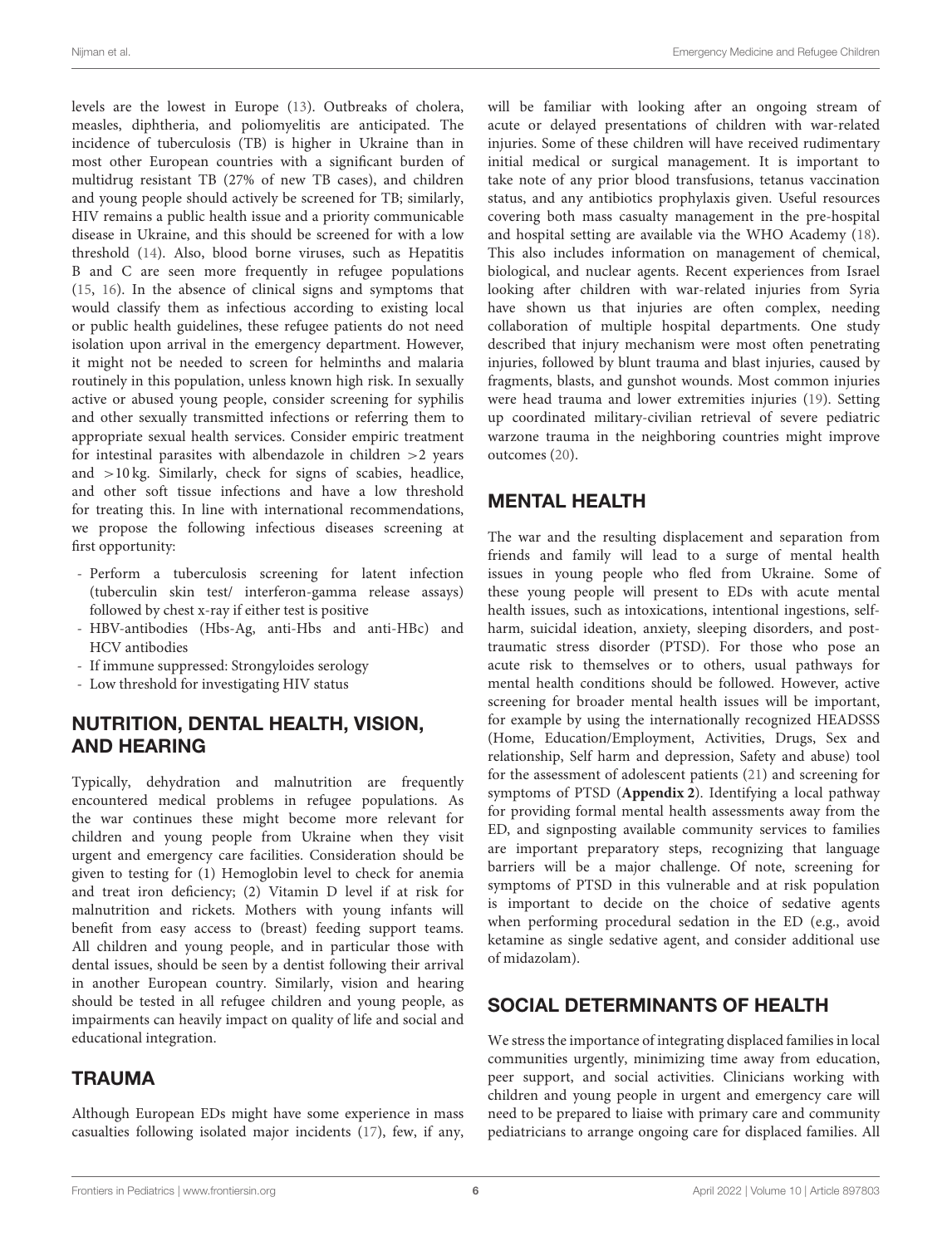these children and young people should undergo appropriate and expedited health checks, and appropriate resources need to be allocated for this. Strategies for continuing care after ED visit, and for performing investigations, such as infection screening, and reporting results back to the family and public health organizations should be tailored to regional health systems. Similarly, clear lines of communication with social services will need to be in place, and caregivers should be given information about the role of social services at a national and regional level and about available support in the local community. We foresee that considerable numbers of young people seeking our help will be unaccompanied. When children and young people are accompanied by adults, efforts should be made to establish if these are the legal guardians of the child or young person. Details of the original family composition and current caregivers should be shared with social services. Accompanying adults should be signposted to appropriate health care facilities for their medical problems or routine health checks. There is clear guidance on appropriateness of diagnostic tests for young people with disputed age and the role of pediatricians for age assessments, and there is no role for bone radiographs or dental X rays for age determination in EDs [\(22\)](#page-7-7).

Finally, we acknowledge the extremely difficult times our colleague pediatricians from Ukraine are experiencing, whether they are still working in their home country, or have made the difficult decision to leave Ukraine. As international societies, we will need to think about pathways for and empower our Ukrainian colleagues who wish to continue their profession outside their home country.

### **REFERENCES**

- <span id="page-6-0"></span>1. Schrier L, Wyder C, Del Torso S, Stiris T, von Both U, Brandenberger J, et al. Medical care for migrant children in Europe: a practical recommendation for first and follow-up appointments. Eur J Pediatr. (2019) 178:1449–67. doi: [10.1007/s00431-019-03405-9](https://doi.org/10.1007/s00431-019-03405-9)
- <span id="page-6-1"></span>2. Nijman RG, Krone J, Mintegi S, Bidlingmaier C, MacOnochie IK, Lyttle MD, et al. Emergency care provided to refugee children in Europe: RefuNET: a cross-sectional survey study. Emerg Med J. (2021) 38:5–13. doi: [10.1136/emermed-2019-208699](https://doi.org/10.1136/emermed-2019-208699)
- <span id="page-6-4"></span>3. Brandenberger J, Tylleskär T, Sontag K, Peterhans B, Ritz N. A systematic literature review of reported challenges in health care delivery to migrants and refugees in high-income countries - the 3C model. BMC Public Health. (2019) 19:755. doi: [10.1186/s12889-019-7049-x](https://doi.org/10.1186/s12889-019-7049-x)
- 4. Brandenberger J, Pohl C, Vogt F, Tylleskär T, Ritz N. Health care provided to recent asylum-seeking and non-asylum-seeking pediatric patients in 2016 and 2017 at a Swiss tertiary hospital - a retrospective study. BMC Public Health. (2021) 21:81. doi: [10.1186/s12889-020-10082-z](https://doi.org/10.1186/s12889-020-10082-z)
- <span id="page-6-3"></span>5. Gmünder M, Brandenberger J, Buser S, Pohl C, Ritz N. Reasons for admission in asylum-seeking and non-asylum-seeking patients in a paediatric tertiary care centre. Swiss Med Wkly. (2020) 150:w20252. doi: [10.4414/smw.2020.20252](https://doi.org/10.4414/smw.2020.20252)
- <span id="page-6-5"></span>6. Ukraine Academy of Paediatric Specialties. Of Course About Children - Website for Parents From the Ukrainian Academy of Pediatric Specialties. Available online at:<https://zrozumilo.org> (accessed March 11, 2022).
- <span id="page-6-6"></span>7. World Health Organisation - regional office for Europe. Delivery of Immunization Services for Refugees and Migrants - Technical Guidance.

### DATA AVAILABILITY STATEMENT

The original contributions presented in the study are included in the article/**[Supplementary Material](#page-6-2)**, further inquiries can be directed to the corresponding author/s.

## AUTHOR CONTRIBUTIONS

All authors are members of the executive committees of the European Society of Emergency Pediatricians and European Academy of Pediatrics, and the statement was written as part of a coordinated response by both international societies. All authors had original input into writing the manuscript and reviewed and approved of the final version as submitted.

## FUNDING

RN was funded by NIHR ACL award (2018-021-007).

## ACKNOWLEDGMENTS

The European Society for Emergency Pediatrics is a formal branch society of the European Society for Emergency Medicine.

#### SUPPLEMENTARY MATERIAL

<span id="page-6-2"></span>The Supplementary Material for this article can be found [online at: https://www.frontiersin.org/articles/10.3389/fped.](https://www.frontiersin.org/articles/10.3389/fped.2022.897803/full#supplementary-material) 2022.897803/full#supplementary-material

Available online at: [https://apps.who.int/iris/bitstream/handle/10665/326924/](https://apps.who.int/iris/bitstream/handle/10665/326924/9789289054270-eng.pdf?sequence=1&isAllowed=y) [9789289054270-eng.pdf?sequence=1&isAllowed=y](https://apps.who.int/iris/bitstream/handle/10665/326924/9789289054270-eng.pdf?sequence=1&isAllowed=y) (accessed March 11, 2022).

- <span id="page-6-7"></span>8. Immunization action coalition. Quick Chart of Vaccine-Preventable Disease Terms in Multiple Languages. Available online at: [https://www.immunize.org/](https://www.immunize.org/catg.d/p5122.pdf) [catg.d/p5122.pdf](https://www.immunize.org/catg.d/p5122.pdf) (accessed March 11, 2022).
- <span id="page-6-8"></span>9. World Health Organisation. Public Health Situation Analyses (PHSA). Available online at: [https://www.humanitarianresponse.info/sites/www.](https://www.humanitarianresponse.info/sites/www.humanitarianresponse.info/files/documents/files/ukraine-phsa-shortform-030322.pdf) [humanitarianresponse.info/files/documents/files/ukraine-phsa-shortform-](https://www.humanitarianresponse.info/sites/www.humanitarianresponse.info/files/documents/files/ukraine-phsa-shortform-030322.pdf)[030322.pdf](https://www.humanitarianresponse.info/sites/www.humanitarianresponse.info/files/documents/files/ukraine-phsa-shortform-030322.pdf) (accessed March 11, 2022).
- <span id="page-6-9"></span>10. Pravda Ukrayinska. Children Over 12 Years of Age Can Be Vaccinated Against Covid With All Vaccinations - the Ministry of Health. Available online at: <https://www.pravda.com.ua/news/2021/10/27/7311841/> (accessed March 11, 2022).
- <span id="page-6-10"></span>11. VIPER Group COVID19 Vaccine Tracker Team. COVID19 Vaccine Tracker - Ukraine. Available online at: [https://covid19.trackvaccines.org/country/](https://covid19.trackvaccines.org/country/ukraine/) [ukraine/](https://covid19.trackvaccines.org/country/ukraine/) (accessed March 11, 2022).
- <span id="page-6-11"></span>12. Brandenberger J, Baauw A, Kruse A, Ritz N. The global COVID-19 response must include refugees and migrants. Swiss Med Wkly. [\(2020\) 150:w20263. doi: 10.4414/smw.2020.](https://doi.org/10.4414/smw.2020.20263) 20263
- <span id="page-6-12"></span>13. Lancet T. Measles, war, and health-care reforms in Ukraine. Lancet. (2018) 392:711. doi: [10.1016/S0140-6736\(18\)31984-6](https://doi.org/10.1016/S0140-6736(18)31984-6)
- <span id="page-6-13"></span>14. European Centre for Disease Prevention and Control. Operational Public Health Considerations for the Prevention and Control of Infectious Diseases in the Context of Russia's Aggression Towards Ukraine. Available online at: [https://www.ecdc.europa.eu/sites/default/files/documents/prevention-](https://www.ecdc.europa.eu/sites/default/files/documents/prevention-control-infectious-diseases--Russia-aggression.pdf)